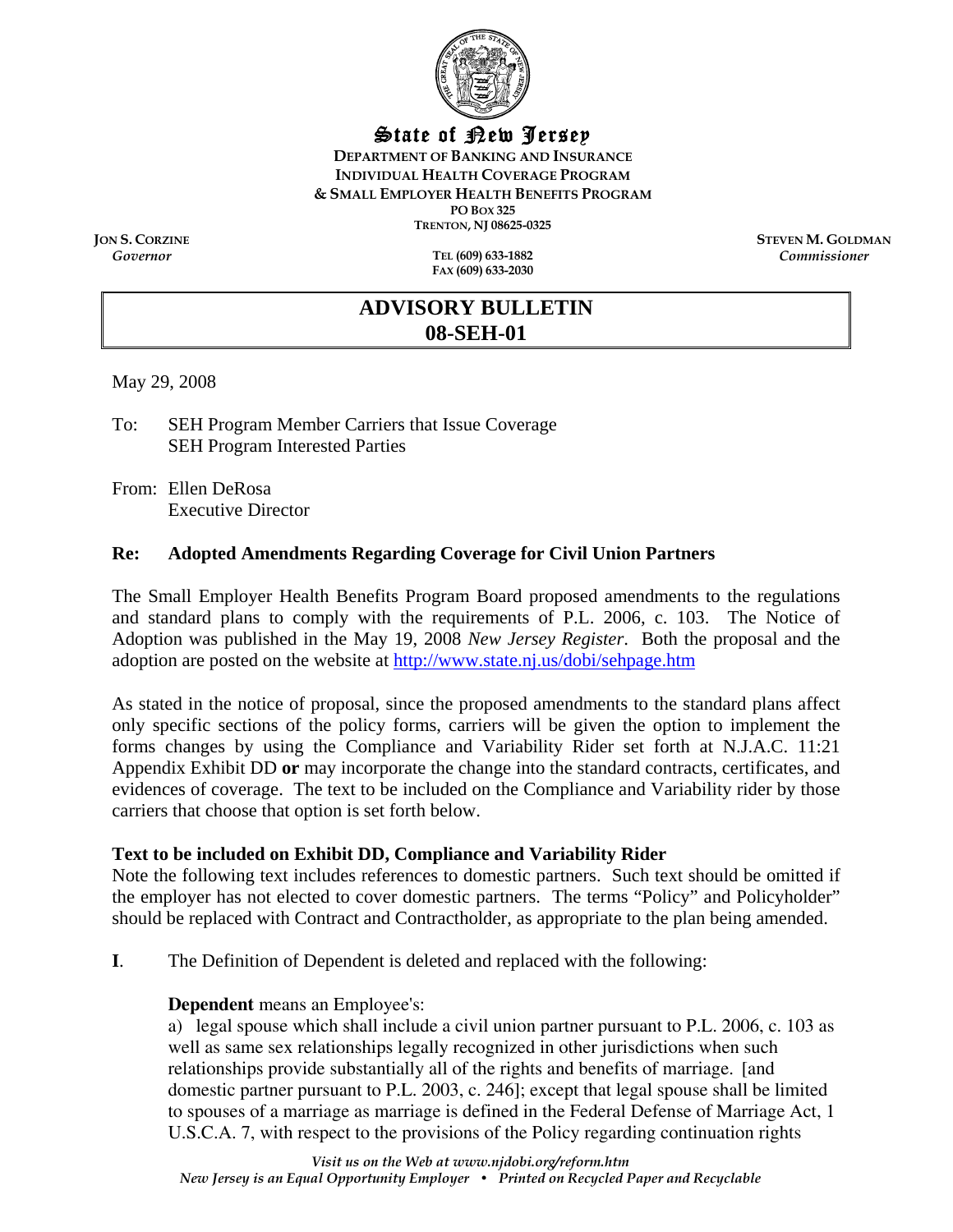b) required by the Federal Consolidated Omnibus Reconciliation Act of 1886 (COBRA), Pub. L. 99-272, as subsequently amended. (Civil union partners do not have COBRA rights in the event of dissolution of the civil union.)

c) unmarried Dependent child who is under age 19; and

c) unmarried Dependent child from age 19 until his or her 23rd birthday, who is enrolled as a full-time student at an Accredited School. Full-time student status will be as defined by the Accredited School. [Carrier] can require periodic proof of a Dependent child's status as a full-time student.

A Dependent is not a person who is:

a) on active duty in the armed forces of any country; or

b) eligible for coverage under this Policy as an Employee.

Under certain circumstances, an incapacitated child is also a Dependent. See the **Dependent Coverage** section of this Policy.

An Employee's "unmarried Dependent child" includes:

a) his or her legally adopted children,

b) his or her step-child if such step-child depends on the Employee for most of his or her support and maintenance,

*c)* the child of his or her civil union partner if the child depends on the employee for most of his or her support and maintenance, [and]

d) [the child of his or her domestic partner if the child depends on the employee for most of his or her support and maintenance, and] [

e) ]children under a court appointed guardianship.

[Carrier] treats a child as legally adopted from the time the child is placed in the home for purpose of adoption. [Carrier] treats such a child this way whether or not a final adoption order is ever issued.

**II**. The fourth paragraph of the **Enrollment Requirement** provision is deleted and replaced with the following:

When an Employee initially waives coverage under this Policy, the Plan Sponsor [or [Carrier]] should notify the Employee of the requirement for the Employee to make a statement that waiver was because he or she was covered under another group plan, if such other coverage was in fact the reason for the waiver, and the consequences of that requirement. If an Employee initially waived coverage under this Policy and the Employee stated at that time that such waiver was because he or she was covered under another group plan, and Employee now elects to enroll under this Policy, [Carrier] will not consider the Employee [and his or her Dependents] to be [a] Late Enrollee[s], provided the coverage under the other plan ends due to one of the following events:

- a) termination of employment or eligibility;
- b) reduction in the number of hours of employment;
- c) involuntary termination;

d) divorce or legal separation or dissolution of the civil union [or termination of the domestic partnership];

- e) death of the Employee's spouse;
- f) termination of the Employer's contribution toward coverage; or
- g) termination of the other plan's coverage.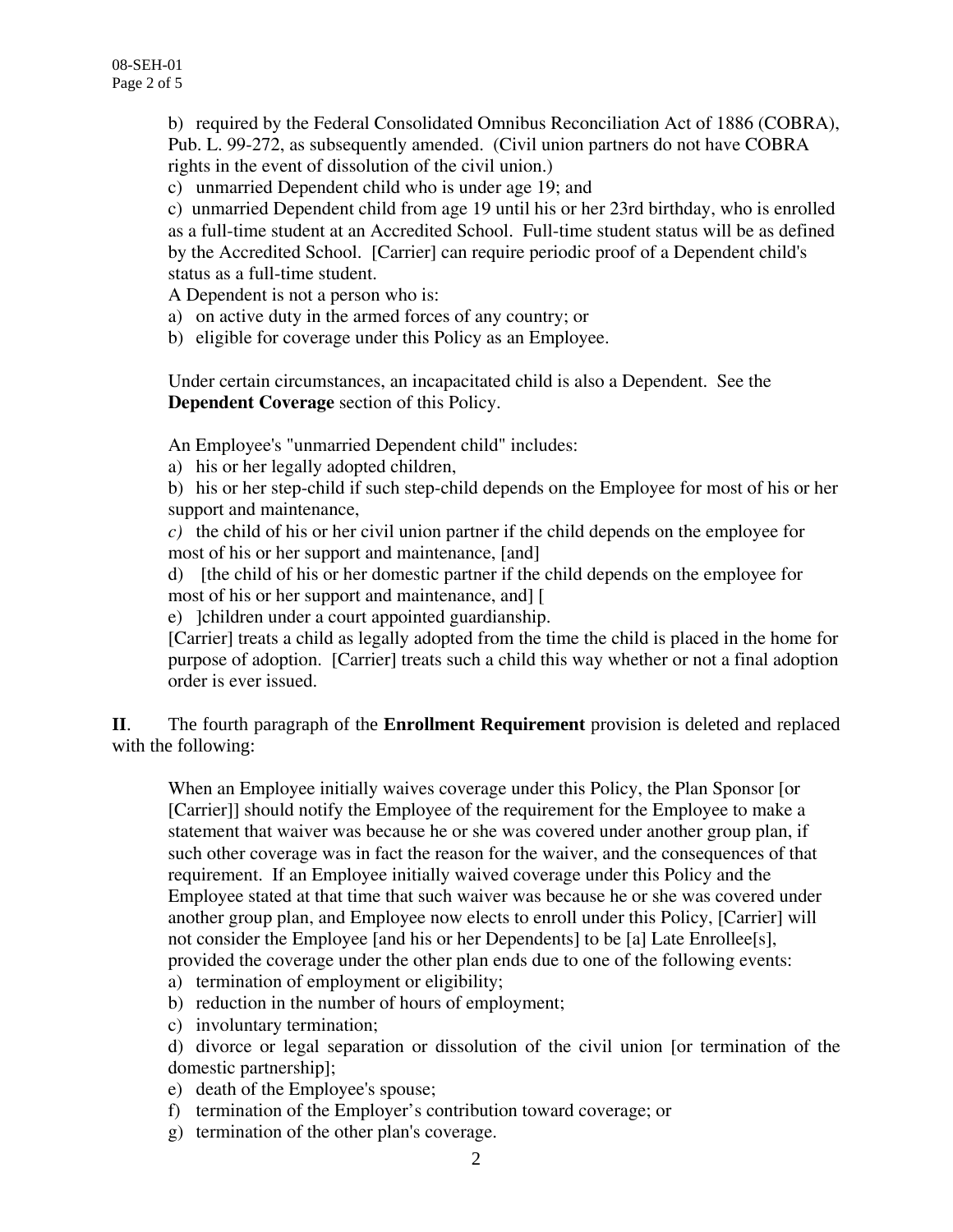.

But, the Employee must enroll under this Policy within 90 days of the date that any of the events described above occur. Coverage will take effect as of the date the applicable event occurs.

## **III**. The **Eligible Dependents for Dependent Health Benefits** provision is deleted and replaced with the following:

An Employee's eligible Dependents are the Employee's:

a) legal spouse which shall include a civil union partner pursuant to P.L. 2006, c. 103 as well as same sex relationships legally recognized in other jurisdictions when such relationships provide substantially all of the rights and benefits of marriage. [and domestic partner pursuant to P.L. 2003, c. 246]; except that legal spouse shall be limited to spouses of a marriage as marriage is defined in the Federal Defense of Marriage Act, 1 U.S.C.A. 7, with respect to the provisions of the Policy regarding continuation rights required by the Federal Consolidated Omnibus Reconciliation Act of 1886 (COBRA), Pub. L. 99-272, as subsequently amended) (Civil union partners do not have COBRA rights in the event of dissolution of the civil union.)

b) unmarried Dependent children who are under age 19; and

c) unmarried Dependent children, from age 19 until their 23rd birthday, who are enrolled as full-time students at Accredited Schools. Full-Time students will be as defined by the Accredited School.

A Dependent is not a person who is:

- a) on active duty in the armed forces of any country; or
- b) insured for coverage under this Policy as an Employee.

Under certain circumstances, an incapacitated child is also a Dependent. See the **Incapacitated Children** section of this Policy.

An Employee's "unmarried Dependent child" includes:

- a) his or her legally adopted children,
- b) his or her step-child if such step-child depends on the Employee for most of his or her support and maintenance,
- c) the child of his or her civil union partner if the child depends on the employee for most of his or her support and maintenance, [and]
- d) [the child of his or her domestic partner if the child depends on the employee for most of his or her support and maintenance, and]
- e) children under a court appointed guardianship.

[Carrier] treats a child as legally adopted from the time the child is placed in the home for purpose of adoption. [Carrier] treats such a child this way whether or not a final adoption order is ever issued.]

[Carrier] treats a child as legally adopted from the time the child is placed in the home for purpose of adoption. [Carrier] treats such a child this way whether or not a final adoption order is ever issued.

**IV**. The fourth paragraph of the **Enrollment Requirement** provision is deleted and replaced with the following.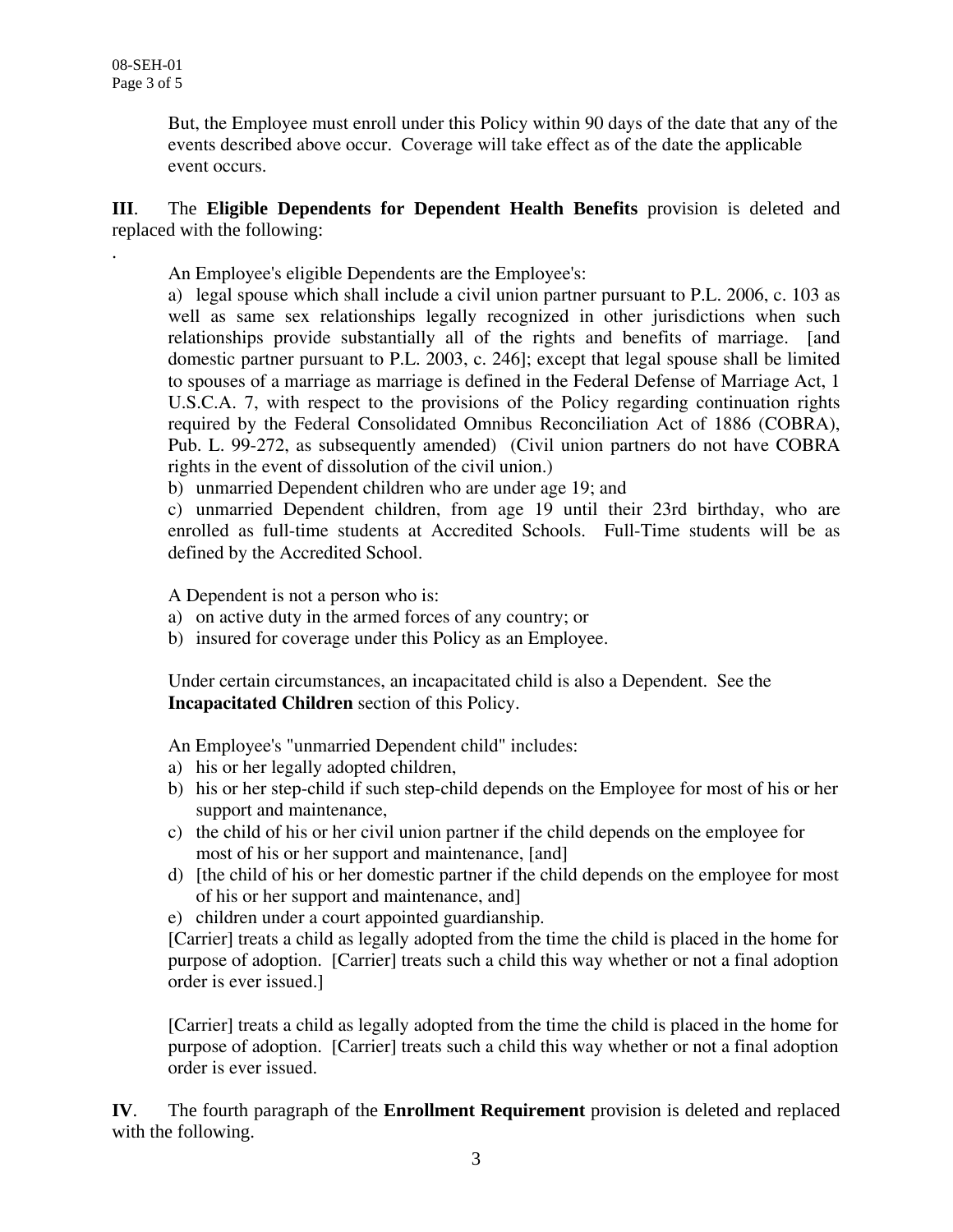When an Employee initially waives coverage for a spouse and/or eligible Dependent children under this Policy, the Plan Sponsor [or [Carrier]] should notify the Employee of the requirement for the Employee to make a statement that waiver was because the spouse and/or eligible Dependent children were covered under another group plan, if such other coverage was in fact the reason for the waiver, and the consequences of that requirement. If the Employee previously waived coverage for the Employee's spouse or eligible Dependent children under this Policy and stated at that time that, such waiver was because they were covered under another group plan and the Employee now elects to enroll them in this Policy, the Dependent will not be considered a Late Enrollee, provided the Dependent's coverage under the other plan ends due to one of the following events:

- a) termination of employment or eligibility;
- b) reduction in the number of hours of employment;
- c) involuntary termination;
- d) divorce or legal separation or dissolution of the civil union [or termination of the domestic partnership];
- e) death of the Employee's spouse;
- f) termination of the contribution toward coverage that was being made by the employer that offered the group plan under which the Dependent was covered; or
- g) termination of the other plan's coverage.

**V.** The **If An Employee's Marriage [or Domestic Partnership] Ends** provision of the **NEW JERSEY GROUP CONTINUATION RIGHTS (NJGCR)** section is deleted and replaced with the following:

#### **If An Employee's Marriage or Civil Union [or Domestic Partnership] Ends**

If an Employee's marriage ends due to legal divorce or legal separation or dissolution of the civil union [or termination of a domestic partnership], any Qualified Continuee whose group health benefits would otherwise end may elect to continue such benefits. The continuation can last for up to 36 months, subject to the When Continuation Ends section.

## **VI.** The second paragraph of the **The Employer's Responsibilities** provision of the **NEW JERSEY GROUP CONTINUATION RIGHTS (NJGCR)** section is deleted and replaced with the following:

Upon being advised of the death of the Employee, divorce, dissolution of the civil union [termination of domestic partnership] or Dependent child's loss of eligibility, the Employer should notify the Qualified Continuee in writing, of:

- a) his or her right to continue this Policy's group health benefits;
- b) the monthly premium he or she must pay to continue such benefits; and
- c) the times and manner in which such monthly payments must be made.

#### **VII.** Item c) of the **When Continuation Ends** provision of the **NEW JERSEY GROUP CONTINUATION RIGHTS (NJGCR)** section is deleted and replaced with the following:

c) with respect to continuation upon the Employee's death, the Employee's legal divorce or legal separation, dissolution of the civil union, [or termination of the domestic